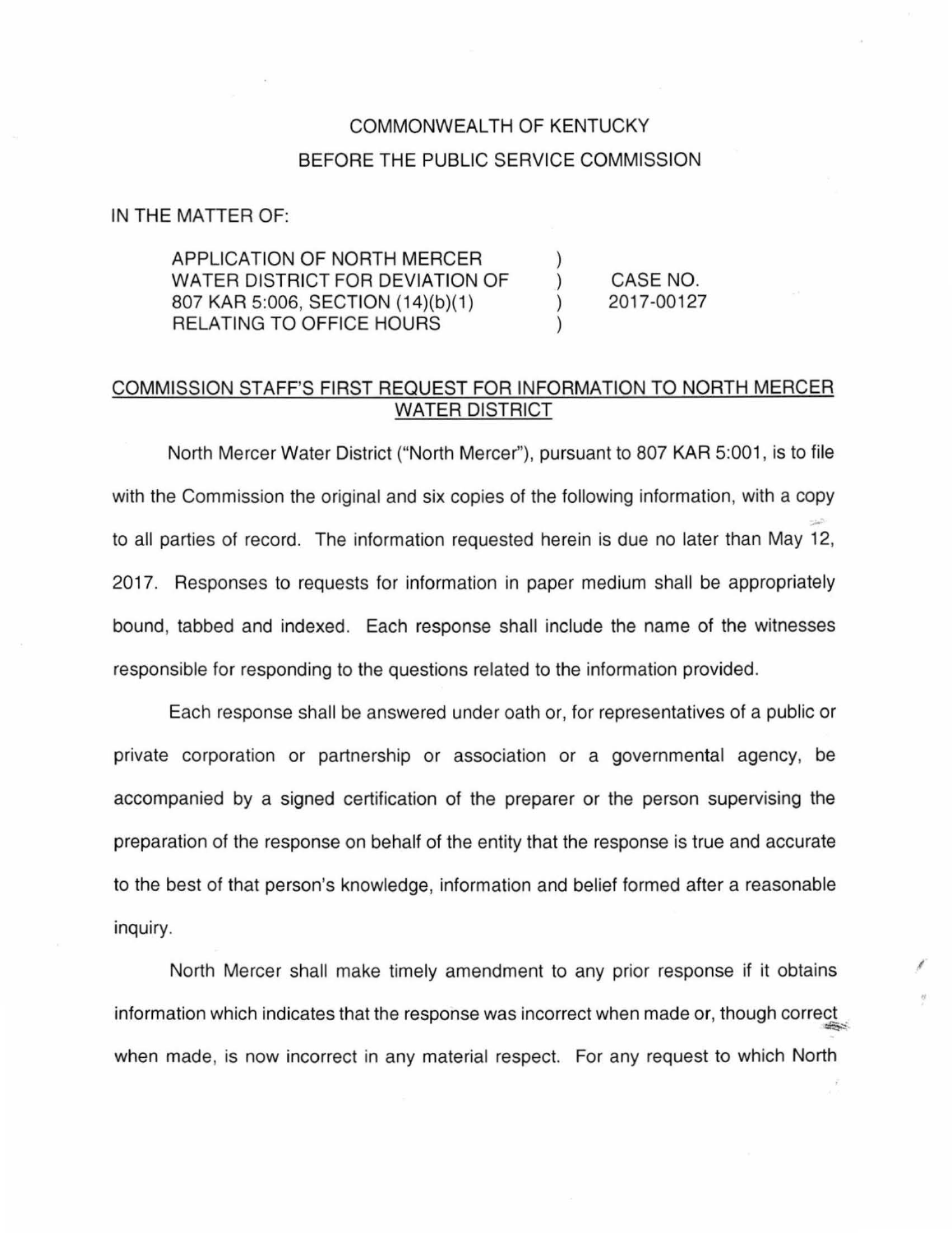Mercer fails or refuses to furnish all or part of the requested information, it shall provide a written explanation of the specific grounds for its failure to completely and precisely respond.

Careful attention shall be given to copied material to ensure that it is legible. When the requested information has been previously provided in this proceeding in the requested format, reference may be made to the specific location of that information in responding to this request. When filing a paper containing personal information, North Mercer shall, in accordance with 807 KAR 5:001, Section 4(10), encrypt or redact the paper so that personal information cannot be read.

1. Refer to the Application, page 2, paragraph 7.d., which states that "[t]he longer work days allow workers to complete projects in the field."

a. State whether, if the requested deviation is granted, the hours for the field workers will be the same as the new office hours.

b. If the hours for field workers will be the same as the new office hours, state what impact, if any, this will have on connections for new service, re-connection of existing service, and service during an emergency.

c. If this policy change affects the hours of the field workers, state how this will impact the provision in North Mercer's tariff for Service Charge Investigation (after hours).

d. If a customer wishes to schedule a connection or other similar service for which a field worker is required on a Friday, state how this policy will impact the customer.

-2- Case No. 2017-00127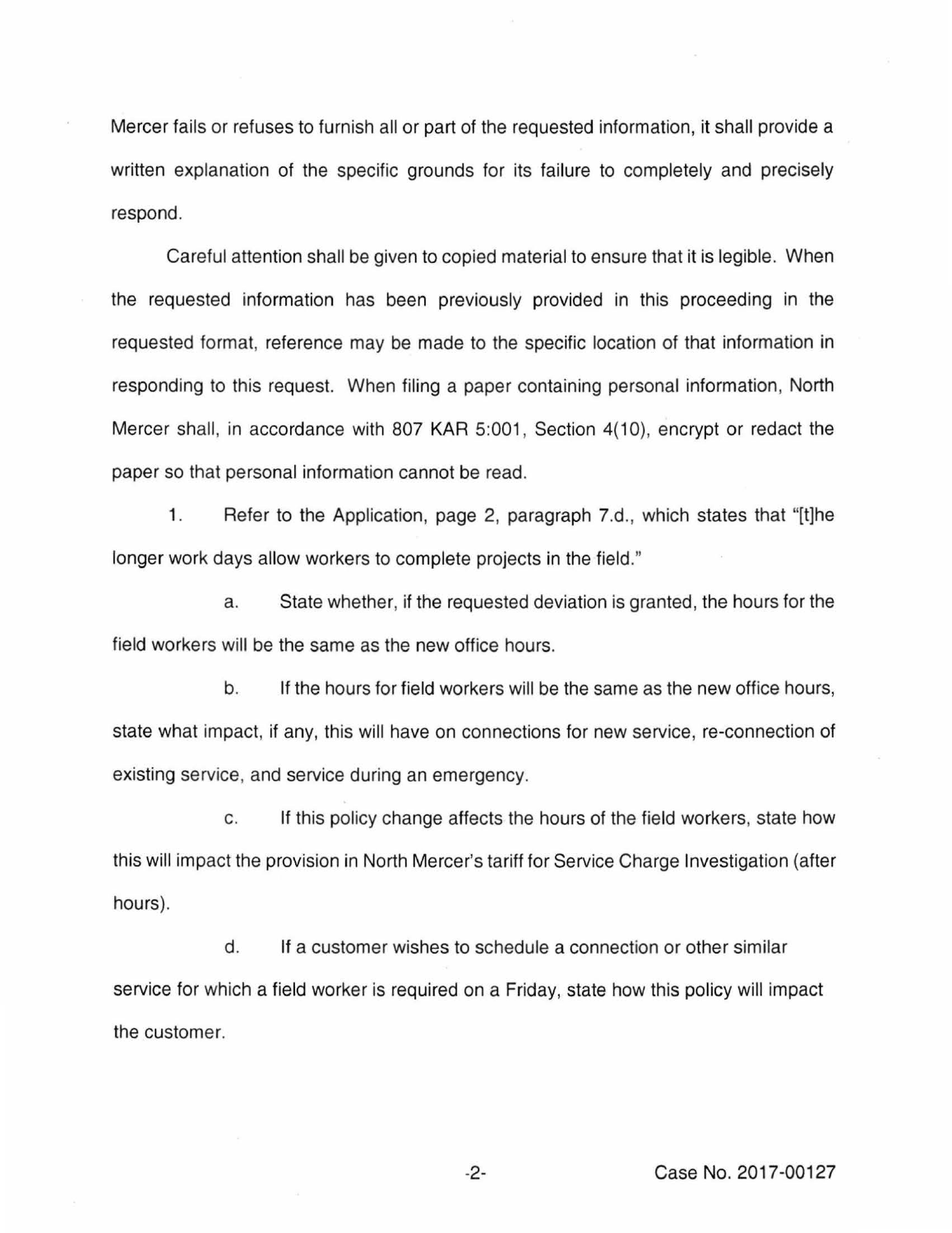athems

**Talina R. Mathews Executive Director Public Service Commission** P.O. Box 615 Frankfort, KY 40602

MAY 05 2017 DATED\_

cc: Parties of Record